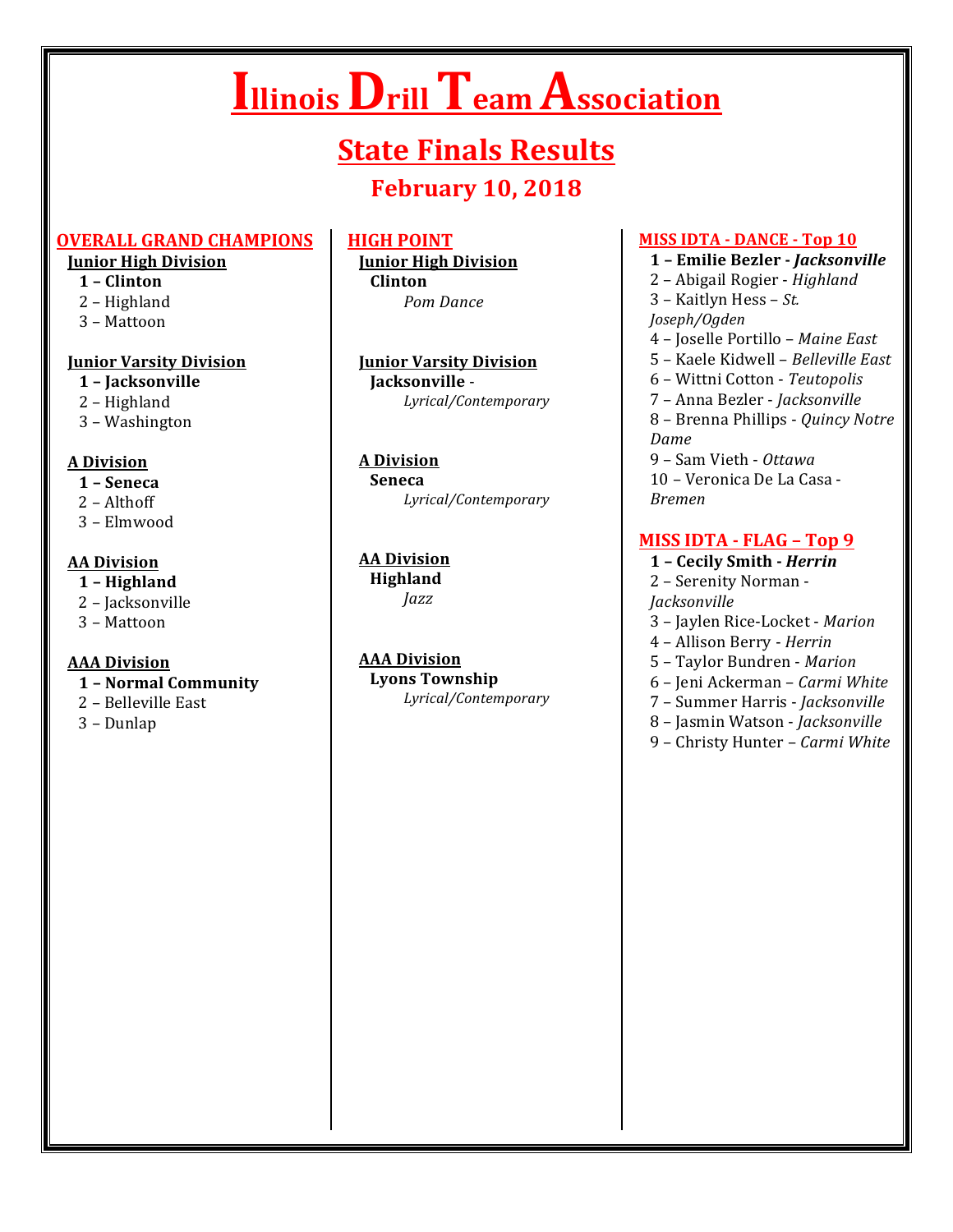#### **POM**

#### **Junior High Division**

- **1 – Mystic Flames**
- $2 Trow$
- 3 - Wesclin
- 4 - Herrin

#### **A Division**

#### **1 - Quincy Notre Dame**

- 2 - Elmwood
- 3 - Pittsfield
- 4 Gardner South Wilmington
- 5 – Wesclin
- 6 - Staunton
- 7 Tuscola

#### **AA Division**

- **1 - Mattoon**
- 2 - Herrin
- 3 - Centralia

#### **AAA Division**

- **1 – Hinsdale South**
- 2 – Bremen

# **POM/DANCE**

# **Junior High Division**

- **1 – Clinton**
- 2 Eisenhower
- $3$  Triad
- 4 – Collinsville
- $5 Trow$
- 6 – Dunlap
- 7 Mystic Flames
- 8 – Fulton
- 9 – Carriel
- 10 Germantown Hills
- 11 – Bloomington
- 12 - Lincoln

#### **Junior Varsity Division**

- **1 – Jacksonville**
- 2 Hinsdale South
- 3 Lyons Township
- 4 Collinsville
- 5 – Hononegah

#### **A Division**

- **1 – Wesclin**
- 2 – Elmwood
- 3 Althoff
- 4 – Pinckneyville
- 5 – DuQuoin
- 6 – Roxana
- 7 – Marquette
- 8 – Knoxville
- 9 Nashville
- 10 Bishop-McNamara

#### **AA Division**

- **1 – Jacksonville**
- 2 Highland
- 3 - Murphysboro
- 4 Marion
- 5 - Lincoln
- 6 – Charleston
- 7 Coal City

#### **AAA Division**

- **1 – Dunlap**
- 2 Collinsville
- 3 – Quincy
- 4 – Hononegah

# **JAZZ**

# **Junior High Division**

- **1 - Clinton**
- 2 Highland
- 3 – Trimpe
- 4 - Mattoon
- 5 - Marion
- 6 - Bloomington
- 7 – Collinsville
- 8 Dunlap Valley
- 9 – Parkside
- 10 – Eureka
- 11 Stephen Mack
- 12 Maroa-Forsyth

#### **Junior Varsity Division**

- **1 – Mattoon**
- 2 – O'Fallon
- 3 – Highland
- 4 Collinsville

#### **A Division**

- **1 – Althoff**
- 2 Seneca
- 3 Pinckneyville
- 4 – Casey-Westfield
- 5 – Marquette
- 6 – St. Patrick

#### **AA Division**

- **1 – Highland**
- 2 – Clinton
- 3 – Mattoon
- 4 Coal City

#### **AAA Division**

- **1 – Maine East**
- 2 Belleville East
- 3 – Washington 4 – Collinsville *(tie)*

4 – Dunlap *(tie)*

6 – Ottawa 7 – O'Fallon 8 – Alton 

5 - Normal Community West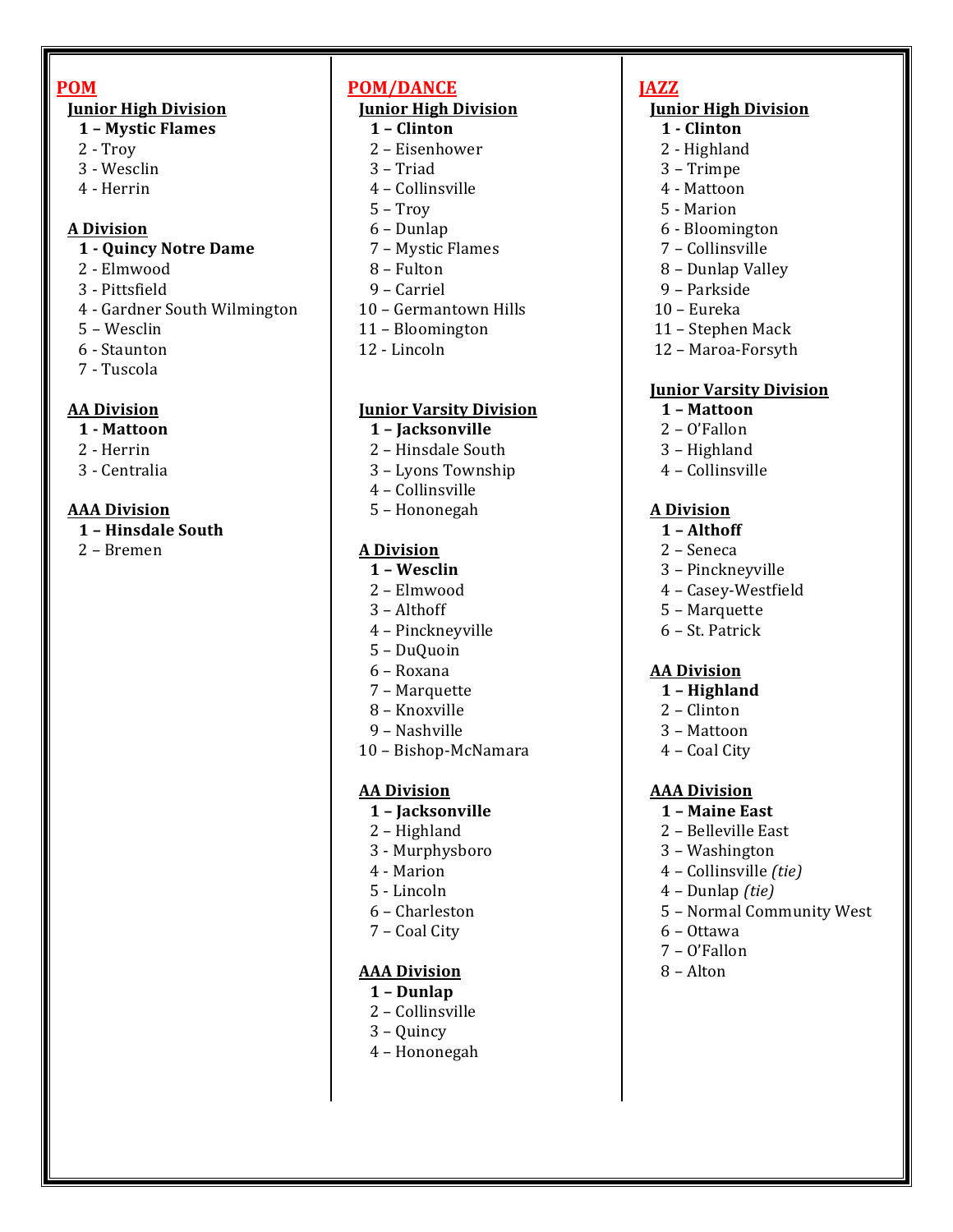# **HIP HOP**

#### **Junior High Division**

- **1 – Villa Grove**
- 2 Roselle
- 3 – Triad
- $4$  Unity
- $5 Evans$
- 6 – Parkside
- 7 - Charleston

#### *<u>Iunior Varsity Division</u>*

- **1 – Bolingbrook**
- 2 Thornton Township
- 3 - Edwardsville

# **A Division**

- **1 - Villa Grove**
- $2$  Unity
- 3 – Bishop-McNamara
- 4 – Benton
- 5 - St. Joseph-Ogden
- 6 GCMS (Gibson City)
- 7 Dupo
- 8 – DuQuoin

# **AA Division**

#### **1 – Jacksonville**

- 2 – Centralia
- 3 – Jersey

# **AAA Division**

- **1 – Normal Community West**
- 2 Normal Community
- 3 – Bolingbrook
- 4 – Thornton Township
- 5 – Ottawa

#### **LYRICAL/CONTEMPORARY Junior High Division**

# **1 – Clinton**

- 2 Highland
- 3 – Mattoon
- 4 – Marion
- $5 Trow$
- 6 – Roselle
- 7 Eureka
- 8 – Evans
- 9 Germantown Hills
- 10 Maroa-Forsyth

#### **Junior Varsity Division**

- **1 – Jacksonville**
- 2 Highland
- 3 Lyons Township
- 4 Washington
- 5 – Mattoon
- 6 - O'Fallon

# **A Division**

- **1 – Seneca**
- 2 Althoff
- 3 – Nashville
- 4 – Casey-Westfield
- 5 Mystic Fire
- 6 – Eureka
- 7 Johnston City
- 8 – Wesclin
- 9 – West Hancock

#### **AA Division**

- **1 - Highland**
- 2 Mattoon
- 3 - Clinton
- 4 - Marion
- 5 – Lincoln
- 6 – East Peoria

#### **AAA Division**

- **1 – Lyons Township**
- 2 Normal Community
- $3 0'$ Fallon
- 4 Belleville East
- 5 – Edwardsville
- 6 – Bradley Bourbonnais
- 7 – Washington
- 8 – Bremen
- 9 – Bloomington

# **KICK**

# **Junior High Division**

- **1 - Marion**
- 2 Germantown Hills
- 3 – Charleston

#### **Junior Varsity Division 1 - Washington**

#### **A Division**

- **1 - Morrison**
- 2 Mystic Fire

#### **AA Division**

**1 – Marion**

#### **AAA Division**

- **1 – Hinsdale South**
- $2 -$  Collinsville